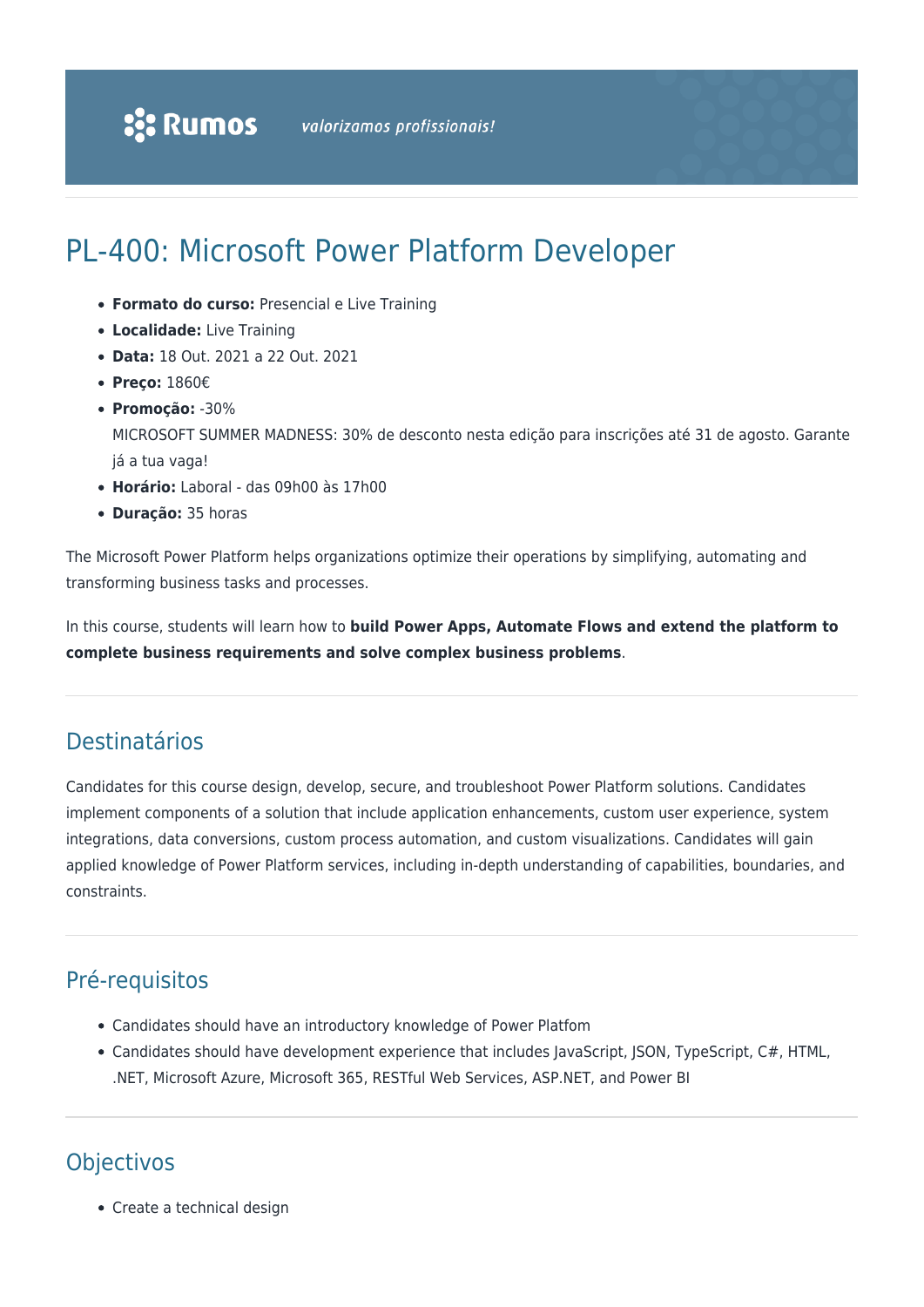- Configure Common Data Service
- Create and configure Power Apps
- Configure business process automation
- Extend the user experience
- Extend the platform
- Develop Integrations

### Programa

#### **Create a model-driven application in Power Apps**

This module introduces you to creating a model-driven app in Power Apps that uses Common Data Service.

- Introduction to model-driven apps and Common Data Service
- Get started with model-driven apps in Power Apps
- Create and manage entities in Common Data Service
- Create and manage fields within an entity in Common Data Service
- Working with option sets in Common Data Service
- Create a relationship between entities in Common Data Service
- Define and create business rules in Common Data Service
- Create and define calculation or rollup fields in Common Data Service
- Get started with security roles in Common Data Service

#### **Create a canvas app in Power Apps**

This module introduces you to Power Apps, helps you create and customize an app, and then manage and distribute it. It will also show you how to provide the best app navigation, and build the best UI using themes, icons, images, personalization, different form factors, and controls.

- Get started with Power Apps
- Customize a canvas app in Power Apps
- Manage apps in Power Apps
- Navigation in a canvas app in Power Apps
- How to build the UI in a canvas app in Power Apps
- Use and understand Controls in a canvas app in Power Apps
- Document and test your Power Apps application

#### **Master advance techniques and data options in canvas apps**

This module will help you use advanced formulas, perform custom updates, performance checks and testing. It will also help you to improve user's experience, use custom connectors and focus on working with data source limits.

- Use imperative development techniques for canvas apps in Power Apps
- Author an advanced formula that uses tables, records, and collections in a canvas app in Power Apps
- Perform custom updates in a Power Apps canvas app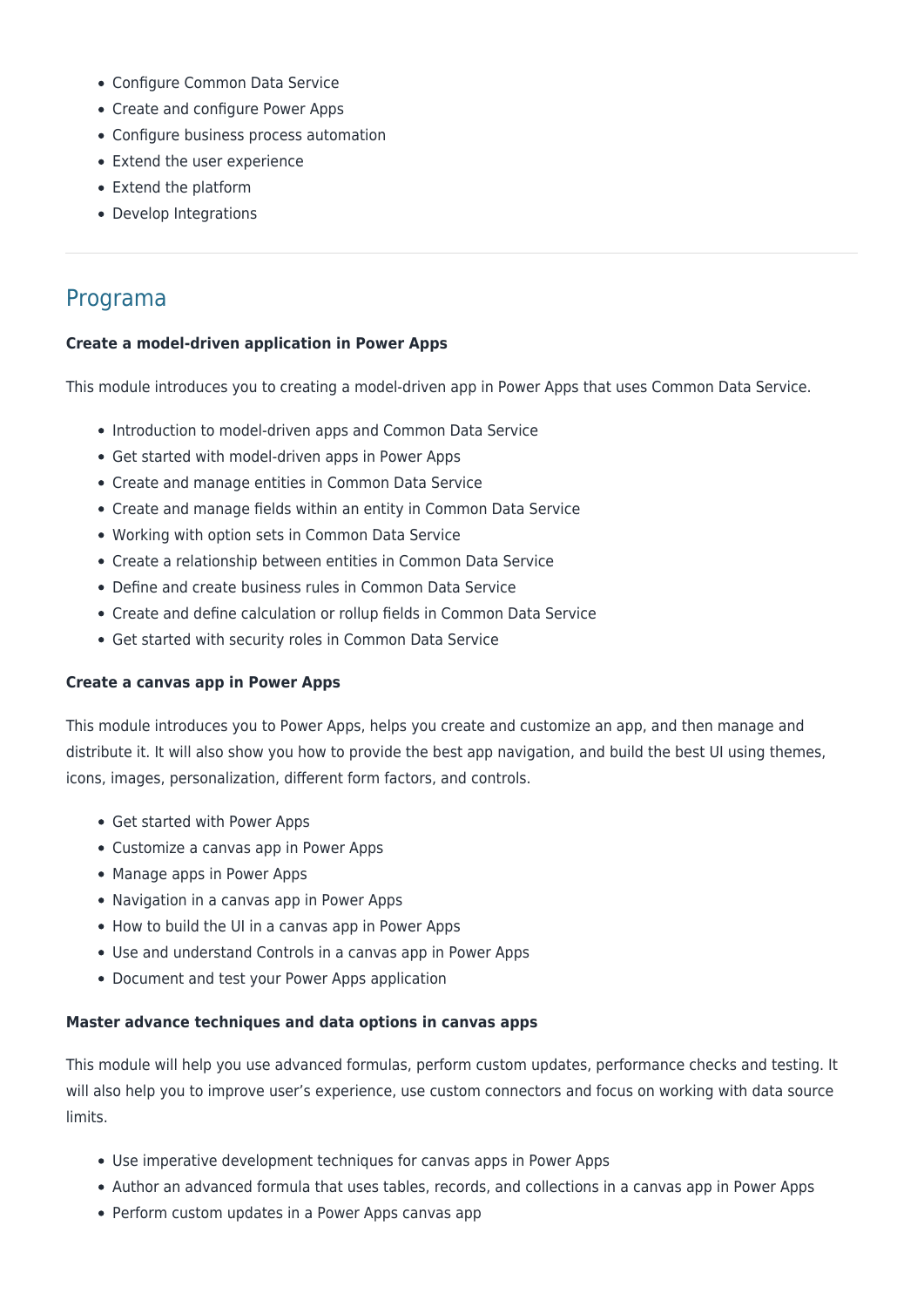- Complete testing and performance checks in a Power Apps canvas app
- Work with relational data in a Power Apps canvas app
- Work with data source limits (delegation limits) in a Power Apps canvas app
- Connecting to other data in a Power Apps canvas app
- Use custom connectors in a Power Apps canvas app

#### **Automate a business process using Power Automate**

This module introduces you to Power Automate, teaches you how to build workflows, and how to administer flows.

- Get started with Power Automate
- Build more complex flows with Power Automate
- Introduction to business process flows in Power Automate
- Create an immersive business process flow in Power Automate
- Understand advanced business process flow concepts in Power Automate
- Introduction to expressions in Power Automate

#### **Introduction to developing with Power Platform**

This module is the first step in learning about platform, tools, and the ecosystem of the Power Platform

- Introduction to Power Platform developer resources
- Use developer tools to extend the Power Platform
- Introduction to extending the Microsoft Power Platform

#### **Extending the Power Platform Common Data Service**

This module looks at the tools and resources needed for extending the Power Platform. We'll start with looking at the SDKs, the extensibility model, and event framework. This learning path also covers when to use plug-ins. Configuration of plug-ins as well as registering and deploying plug-ins.

- Introduction to Common Data Service for developers
- Extend plug-ins

#### **Extending the Power Platform user experience Model Driven apps**

This module describes how to create client scripting, perform common actions with client script, and automate business process flow with client scrip. Learn about what client script can do, rules, and maintaining scripts. Discover when to use client script as well as when not to use client script.

- Introduction to web resources
- Performing common actions with client script
- Automate business process flows with client script

#### **Create components with Power Apps Component Framework**

This module describes how to get started with Power Apps Component Framework with an introductory module on the core concepts and components. Then it shows you how to build a component and work with advanced